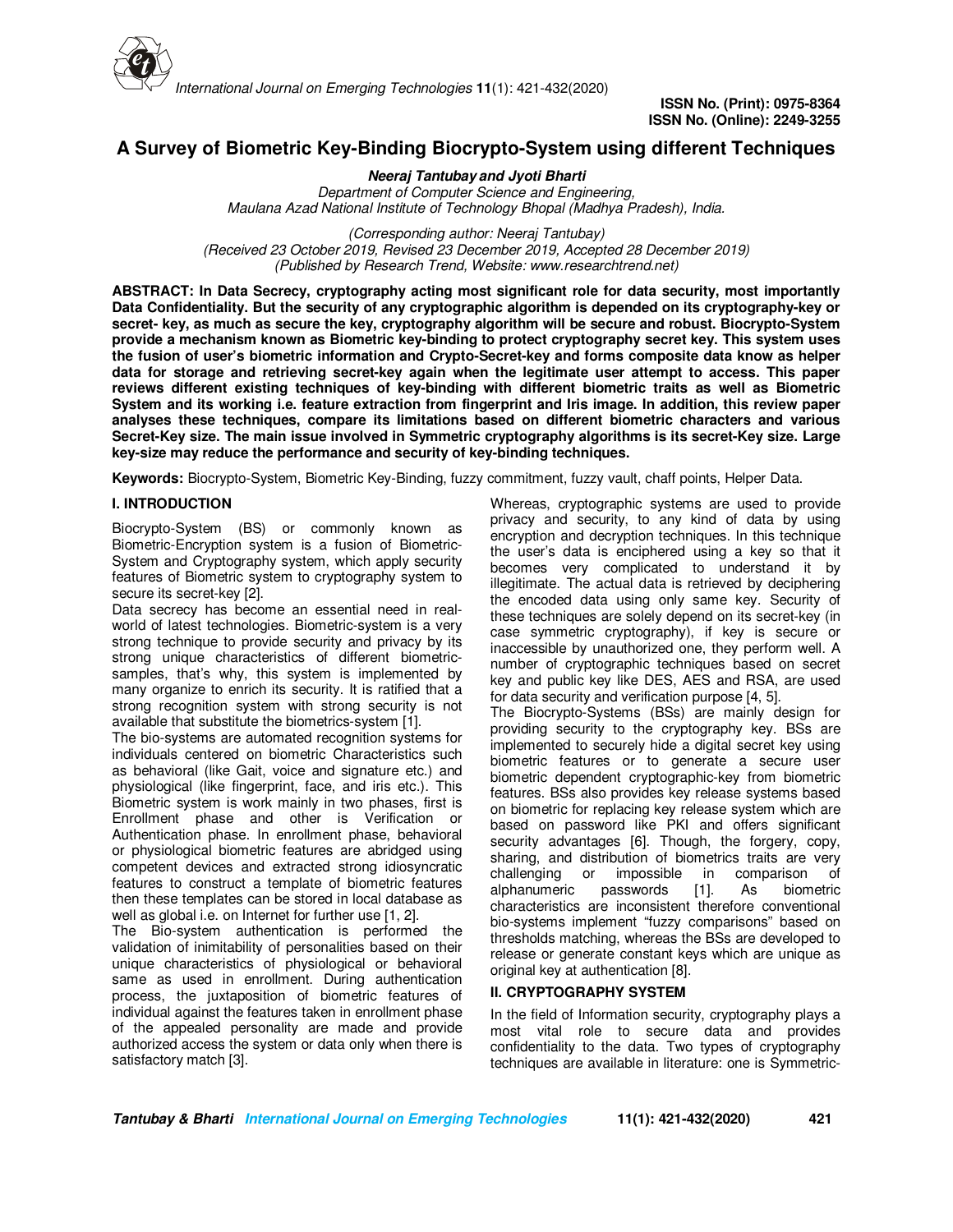Key, in which only single Secret-key is applied for Encryption and Decryption of the message. Second Cryptographic systems are based on two types of keys The security and robustness of these algorithms is solely depend on its secret key, if it is compromised then both algorithms are directly breakable while these are more complex. Cryptography technique faces some issues like [5, 7]:

- Secret-Key of encryption algorithm should be as large as possible to protect such algorithm from Brute Force attack.
- If user uses a large key then it is intricate to memorize such large key. In this context user have to note down their secret somewhere, such activity improve chance of key compromise.
- To overcome above situation there is a third party mechanism known as PKI in which users save their secret key and third party provides security to it. In such cash security of secret key again depend on third party trust which may be compromised.

Biocrypto-system is an efficient model which can resolve such problems associated with cryptographic secret-key. BSs are able to protect the cryptographic secret-key either by merging it with the user dependents biometrics data, these biometric data may be from a single biometric source or multi-biometric source, or by directly generating the cryptographic secret-key using user's biometrics, these biometric again may be from a single biometric source or multi-biometric source [30].

# **III. BIOMETRIC-SYSTEM**

Biometric is used to distinguish the identity of a person by comparing their biometrics based on certain characteristics. The word Biometric (bios ="life", metron ="measure") comprises two diverse fields of learning and use [1].

The two functions Verification and Authentication are provided by the biometric-system i.e. biometric authentication techniques such as face recognition, iris scanning, fingerprint-scanning, signature, hand geometry and voice authentication are currently playing an important role particularly in Information security area. Biometric techniques are able to eradicate difficulty of forgotten secret codes and to reinforce security to passcodes and all. Presently, several biometric-cryptographic Techniques have been biometric-cryptographic designed using face, iris, palm prints, fingerprints, signature and voice [9, 10].

Biometrics are denotes as "To Identify an individual using their distinguished features". The biometric information should have the following properties [1, 9]:

- **Distinctiveness:** In this, large distinctness of biometric characteristics should exist (Uniqueness), over the variety of humans so that have great interclass variability.
- **Robustness:** The biometric characteristic should not be alter (Permanence) over time, so that they have low intra-class variability.
- **Accessibility:** The biometric characteristics should be easy to obtain (Collectability).
- **Availability:** The all humans should have the biometric characteristic (Universality).

secret-key for encryption and public-key for decryption or vice-versa, these are known as Asymmetric-Cryptography systems [4].

Among all biometric techniques, two types of biometric techniques i.e. fingerprint and Iris are used very frequently by organizations for authentication. Working of these two techniques are discussed in details as:

**Introduction to Iris Techniques:** The iris is part of human eyes that can be represented as annular area of eye surrounded by the pupil and sclera (eye's white part). The iris texture consists very distinguishing information that can be used for personal verification and authentication. The most popular personal recognition systems are based on iris because the accuracy and speed of large-scale identification systems is very high. Each iris consists unique information. The irises information of twins are different [14].



**Fig. 1.** An Eye Image taken from UBIRIS DATASET which have following parts: (1) Iris (2) pupil (3) eyelids (4) eyelashes (5) shadow caused by an eyelid (6) Sclera (7) specular reflections.

An iris based recognition system uses the iris pattern. Each Iris has a unique patterns that can be extracted through image acquisition system. The iris pattern has the following specific unique features: freckles, crypts, pits, corona, rings, striations, furrows and filaments. Iris duplication is impossible because of its unique characteristics. The human brain is directly related with the iris that's why this is the parts of the body which firstly decompose after human death. Therefore it is very difficult to generate a synthetic iris to falsely skip security of the biometric verification systems [9, 11].

# *A. The Iris based Biometric-system*

The biometric recognition systems which are based on iris, have the process of extracting features from an iris image. Iris recognition systems are very strong system to provide user verification or authentication. The most essential feature of an iris is its uniqueness i.e. two irises of human cannot be same even they belong to same person (of both eyes) or even among twins [13]. The iris of human eyes is the blackish circular part between white sclera and black pupil has an unusual pattern that provides some important features like coronas, freckles, stripes etc. These features are visible and known as the iris texture [12]. The steps involved to extract these feature from the iris image are given below.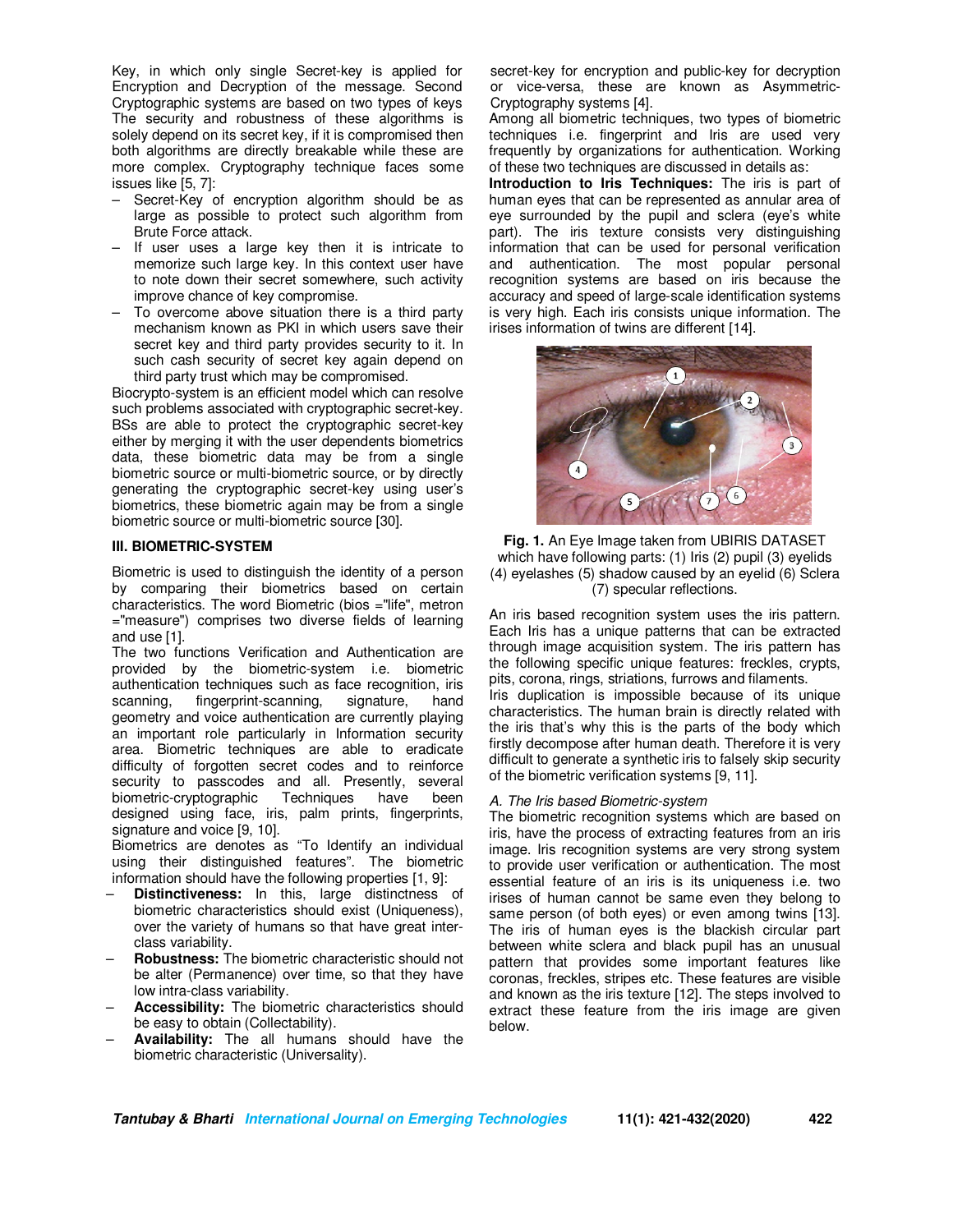

**Fig. 2.** Working of Iris Biometric-system.

**1. Acquisition:** There are many kinds of methods have been devised for iris acquisition in iris recognition systems. These methods are depend on the types of devices, spectrums and distances between iris and capturing device.

The iris capturing equipment consists of hardware as well as an infrared sensor to take iris picture. The development of sensor technologies have been provided the great pliability in the development of different acquisition methods. The current advancement in the

development of iris acquisition systems uses cameras, lower resolution systems, visible and spectrum which acquires the iris image at multiple distances [1].

**2. Pre-processing:** Iris image preprocessing is required for enhancing image quality which is degraded during image capturing by the hardware device. Preprocessing is also required to quality assessment. At the time of image acquisition there is chance to any type of noise or any error may be captured with the images. In that case, these erroneous images need quality improvement using pre-processing techniques before applying authentication techniques, Fig. 3. To improve feature's quality of motion blurred and defocused iris images, Irispreprocessing is used. When pupil enlargement information is obtained during acquisition, preprocessing is again apply to eliminate it. Efficiently enhanced image and remove noise are the important factors to obtain high recognition rates of iris [9].



**Fig. 3.** Iris Image Processing Steps.

Li and Savvides (2013) proposed a FJ-GMMs (Gaussian Mixture Models) for distributions of the regions on iris to estimate strong obstacle. In this proposed work, GFB (Gabor Filter Bank) descriptors is used to obtain the most sophisticated features of the images [16]. Simulated Annealing optimization method is used to optimize GFB attributes to design strong recognition system of iris. Obtained results concluded that given algorithm improve the rate of iris recognition for the dataset UBIRIS and ICE. The optimization of the GFB parameters, expressions to formulate feature set of visual features, calculating the computational efficiency of the Gaussian function and iris masks are the important research of this article.

**3. Segmentation:** Before pre-processing the iris image, the segmentation is applied, because it finds the effective region of the iris image to process subsequently for feature extraction. The segmentation process is very essential component of any iris based systems. The iris segmentation is a composition of the following methods [15, 18]:

**(a) Finding iris boundary:** To calculation the boundary of iris image, the canny algorithm is one which is used to create the edge maps from an iris image. To calculate the correct boundaries of iris and pupil, Hough Transformation is used.

**– Canny method of edge detection:** The canny edge detection method is firstly proposed John F. Canny in 1986. To extract possible rang of edges in images canny method is employed with its multi-stage algorithms. It starts by applying the linear filter function for calculating the gradient using image intensity. This process is stopped by calculating the thresholding and thinning of the edges. The canny edge detection method can also be applied for noisy images, as this method merge the poor edges with the massy edges if these poor edges are belong to those of massy edges. Therefore canny edge detection is very feasible method as compared with other method of edge detection in the case of noisy images [11].

**– Hough Transformation:** The earlier developed Hough transformation was used to extract the unique lines from any image. The enhanced version of Hough transformation has been extended to find location of shapes as well in the images. After the edge map found, the parameters of the circles passing through each edge point in Hough space is obtained. These obtained parameters are used as the coordinates (x, y) of the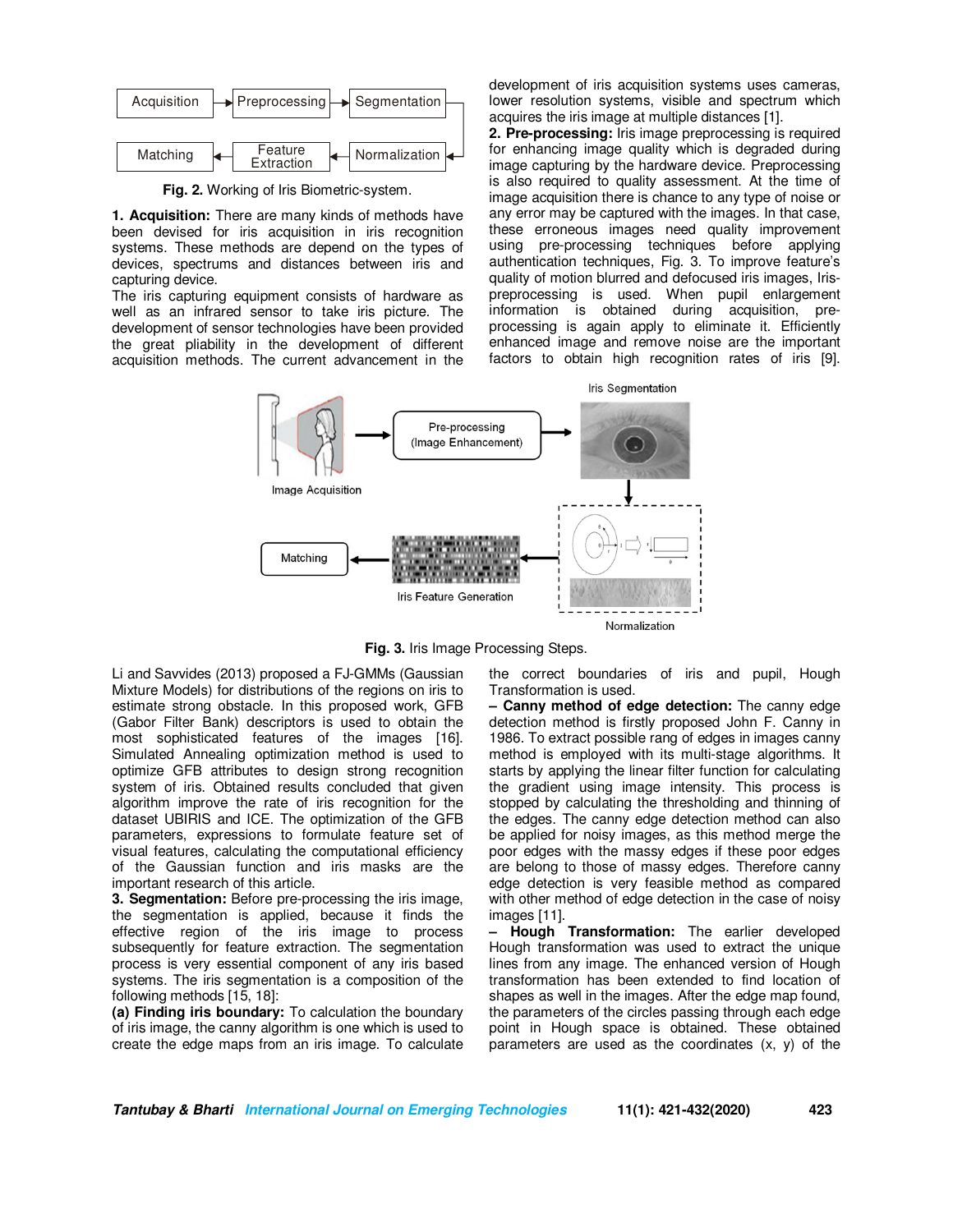Centre and the radius r of the iris. These parameters are also used to determine any circle using the following formula [15]:

$$
x^2 + y^2 = r^2 \tag{1}
$$

The coordinates of centre and radius of the circle are greatly described in the Hough space by using edge points.

**(b) Noise Removal: Separation of Eyelashes and Eyelids from iris:** In iris images, the upper and lower regions iris are overlapped by the upper eyelashes and upper-lower eyelids. During capturing iris image, the specular reflections can be existed in the iris region, those can weak the quality of iris texture. The removal of such deficiencies and noises from the image is very important to finding actual and reliable iris features, before processing the recognition algorithm [17].

– In iris images, the eyelashes are dark in color in comparison with eyelid. Hence, to eliminate eyelashes, the thresholding is used.

– In iris images, the Eyelids can be removed by using linear Hough transform and fitting a line to the upper boundary and lower boundary of the eyelid. A new horizontal line is drawn, that will intersect to first line at the iris edge that will be nearby to the pupil.

**4. Iris Normalization:** After the iris image preprocessing and Segmentation, the transformation is applied, which will generate a rectangular image of fixed sized. The famous Daugman's Rubber Sheet Model is used for this transformation process [12, 18].

**Daugman's Rubber Sheet Model:** In Normalization of iris image, a circular iris image is unwrapped first and then transformed into its polar equivalent.

In an iris image, every pixel is equivalent to a position which is found out on polar axes. This method consist two resolutions: the first is Angular, which shows number of radial lines in the iris and the second is Radial, which shows number of data points in radial direction. The iris region is converted into 2D array with horizontal dimensions and vertical dimension of angular resolution and radial resolution respectively using the following expression.

$$
I[x(r, \theta), y(r, \theta)] \to I(r, \theta) \tag{2}
$$

where  $I(x, y)$  represents region of the iris,  $(x, y)$  is the Cartesian coordinates and  $(r, \theta)$  is the normalized polar coordinates. The limit of  $θ$  and r is  $[0, 2π]$  and  $[0, 1]$ respectively. The values of *x*(*r*, θ) and y(r, θ) are linear combinations set of pupil boundary points. The transformation is performed by using the following equations:

| $x(r, \theta) = (1 - r)x_p(\theta) + x_i(\theta)$ | (3) |
|---------------------------------------------------|-----|
| $y(r, \theta) = (1-r)y_p(\theta) + y_i(\theta)$   | (4) |
| $x_p(\theta) = x_{p0}(\theta) + r_p \cos(\theta)$ | (5) |

$$
y_p(\theta) = y_{p0}(\theta) + r_p \sin(\theta)
$$
 (6)

$$
x_i(\theta) = x_{i0}(\theta) + r_i \cos(\theta) \tag{7}
$$

 $y_i(\theta) = y_{i0}(\theta) + r_i \sin(\theta)$  $\theta$ ) (8) Where the values of  $(x_p, y_p)$  and  $(x_i, y_i)$  represent the coordinates on the boundaries of pupil and iris along the θ direction. The values of  $(x_{p0}, y_{p0})$  and  $(x_{i0}, y_{i0})$ represent the center's coordinates of pupil and iris [15].



**Fig. 4.**

**5. Texture Extraction of the iris:** Texture of an image is a feature pattern of information with a random intervals. The textures generally refers as features appeared on the surface of any image. Texture feature pattern can be retrieve using some methods, those methods are known as statistical, structural, transform and model based methods.

Gabor decomposition method is a transform based, used very frequently to extract the feature of an image. In this method, the 2D normalized image is transformed into 1D signals, then these 1D signals are curl with 1D Gabor wavelets. The Log-Gabor filter gives the frequency response by following equation:

$$
G(f) = \exp\left[\frac{-(\log(f/f_0))^2}{2(\log(\sigma/f_0))^2}\right]
$$
 (9)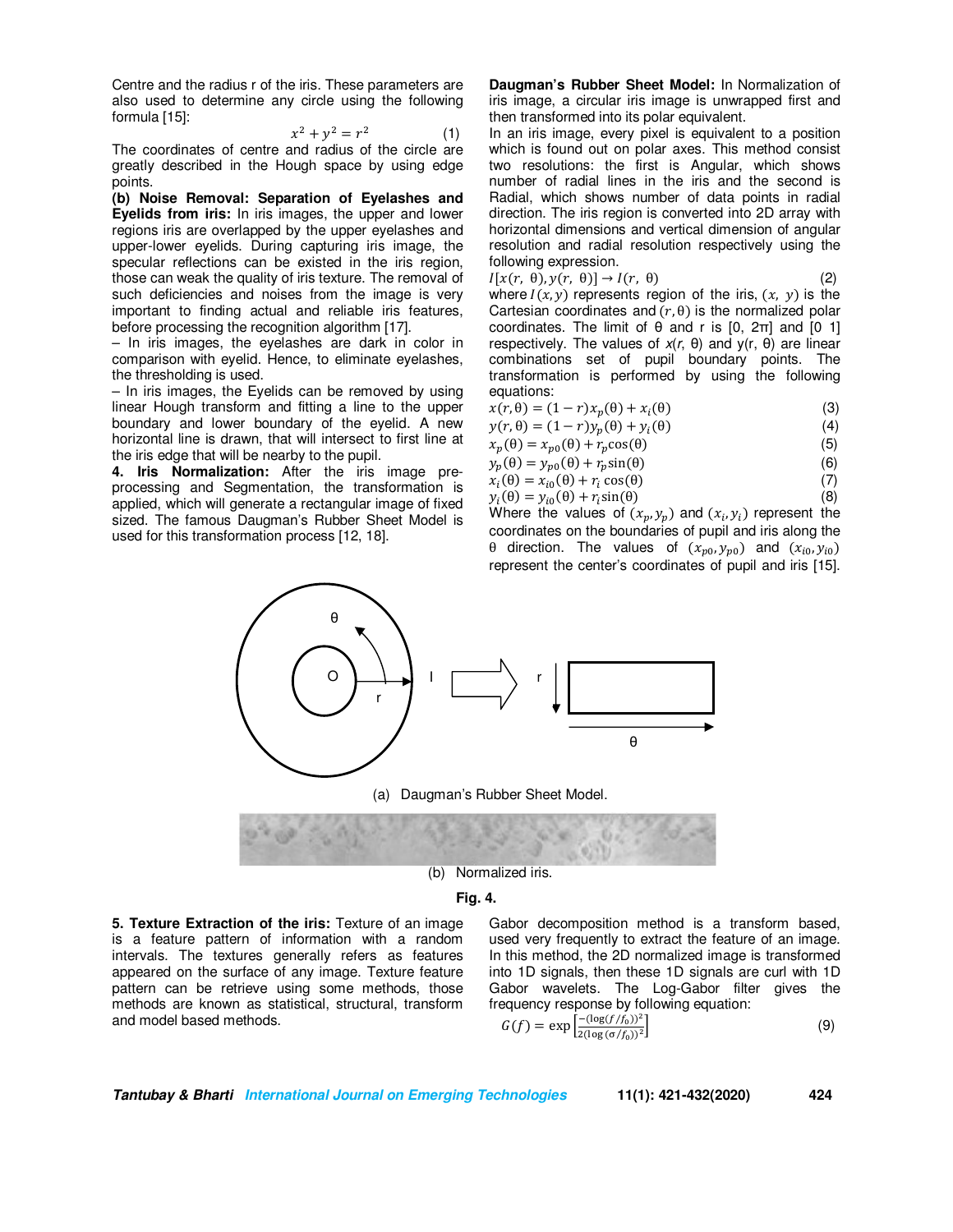Where  $f_0$  and  $\sigma$  represents the centre frequency and bandwidth of the filter respectively. The output of the Log-Gabor filter is the biometric texture feature of the iris image [17].

**Introduction to Fingerprint Techniques:** The identification of an individual personal using Fingerprints is a tradition method which have been developed hundreds of years ago. The fingerprint technology was first used by the Law enforcement agency to recognize criminals. They made a Dataset of fingerprints by They made a Dataset of fingerprints by collecting fingerprints of each criminal in late nineteenth century. At that time fingerprint recognition is done manually, therefore this process was very time taken. Now a days, fingerprint technology has been revolved to fulfill the requirements of general applications, which may be apart from former criminal use in many aspects [19].

In Fingerprint recognition system, an algorithm is used to compare two finger images, both the images may vary in quality and orientation, to find whether these images from the identical person's finger. In this comparison the fingerprint features known as minutiae compare. If a necessary number of feature are match then it is found that two fingerprint images are same.

#### *B. The Fingerprint based Biometric-system*

This section describes all the steps to find the features points called the minutiae points of a fingerprint. A fingerprint image is consists a unique texture of ridges and valleys. The ridges terminals and ridges bifurcations are the minutiae points. These minutiae points provides significant information to fingerprint based recognition system [20, 29]. The minutiae points are extracted by the following steps:

**1. Acquisition of Fingerprint image:** Fingerprint image is acquired with acquisition device. In Fig. 5, an image of a device shown which is used to capture finger image. These devices consist a light source, lenses, a digital camera, and a prism where the fingertip is put. The user have to put fingertips on the dark area of the sensor, where the prism is located. A digital image is created using this device, which is saved in system storage for further processes [21].



**Fig. 5.** Finger image capturing device (SecuGen Hamster Pro Duo SC/PIV [48]).

**2. Preprocessing:** The preprocessing is required when the input image has any kind of noise, it enhances the quality of fingerprint image so that algorithms for

minutiae extraction can perform efficiently. The following are fingerprint image enhancement techniques [22]:

- Histogram Equalization
- Wiener Filtering
- Gaussian Low-Pass Filter
- Gabor Filter.

**(i) Histogram Equalization (HE):** The basic technique to improve the contrast quality of the images is the Histogram equalization. The concept of HE technique is to map gray levels using distribution probability of the input gray levels [20]. The intensity values of pixels are transformed by the following equation:

$$
s_k = T(r_k) = \sum_{j=1}^k P_r(r_j) = \sum_{j=1}^k \frac{n_j}{n}
$$
 (10)

where  $s_k$ , represents intensity value of the image after processing, which is correspond to the intensity value  $r_{\nu}$ of the input image and  $P_r(r_i) = 1,2,3,...,L$  that represents intensity level of input fingerprint image [21].

**(ii) Wiener filtering:** Wiener filtering is applied to increase the lucidity of fingerprint such that the structure of the finger ridges remain constant. This filter uses the statistics estimated methods. The local neighborhood  $\eta$ is of size  $3 \times 3$  for each pixel. This filter is represented by the following expression:

$$
w(n_1, n_2) = \mu + \frac{\sigma^2 - v^2}{\sigma^2} (I(n_1, n_2) - \mu)
$$
\n(11)

where  $v^2$  represents noise variance, μ shows the local mean and  $\sigma^2$  shows the variance and the I shows the gray level intensity values such that  $n_1, n_2 \in \eta$  [23].

**(iii) Gaussian Low-Pass Filter:** This filter is applied to blur the image. In this process, the `weighted-average' is created for all neighborhood each pixel. The average weighted is more near to the value of central pixels. The edge preserving and gentler smoothing is obtained using this process. The 2-D distribution is used by the Gaussian filter as a point-spread function that is given as [24].

$$
G(x, y) = \left[\frac{1}{2\pi\sigma}\right]^2 \exp\left\{\frac{(x^2 + y^2)}{2\sigma^2}\right\}
$$
 (12)

(' Where, σ represents the distribution's standard deviation.

**(iv) Gabor Filter (GF):** The most common contextual filter used to improve the quality of fingerprint image, is the GF. This filter consists orientation-selective and frequency-selective properties of the objects. Therefore they have optimal joint resolution in both frequency and spatial domains. The 2-D Gabor filter is shown by the following equation [25].

$$
G(x, y, \theta, f_0) = \exp\left\{-\frac{1}{2} \left[ \frac{x_{\theta}^2}{\sigma_x^2} + \frac{y_{\theta}^2}{\sigma_y^2} \right] \right\} \cos(2\pi f_0 x_0)
$$
(13)

$$
\begin{bmatrix} x_{\theta} \\ y_{\theta} \end{bmatrix} = \begin{bmatrix} \sin \theta & \cos \theta \\ -\cos \theta & \sin \theta \end{bmatrix} \begin{bmatrix} x \\ y \end{bmatrix}
$$
  
Where f<sub>0</sub> represents ridge frequency,  $\theta$  represents

orientation of the filter,  $x_{\theta}$  and  $y_{\theta}$  are the value of x and y coordinates after (90º - θ) clockwise rotation of the Cartesian-axes, the  $\sigma_x$  and  $\sigma_y$  represents the value of standard deviation with respect to *x*-axis and *y*-axis of the Gaussian envelope.

**3. Estimation of Orientation Field of fingerprint image:** The fingerprint orientation field estimation defines the local orientation field of valley and ridges. The gradients of gray intensity provides the most reliable ridge orientation. In this method, the gradient vectors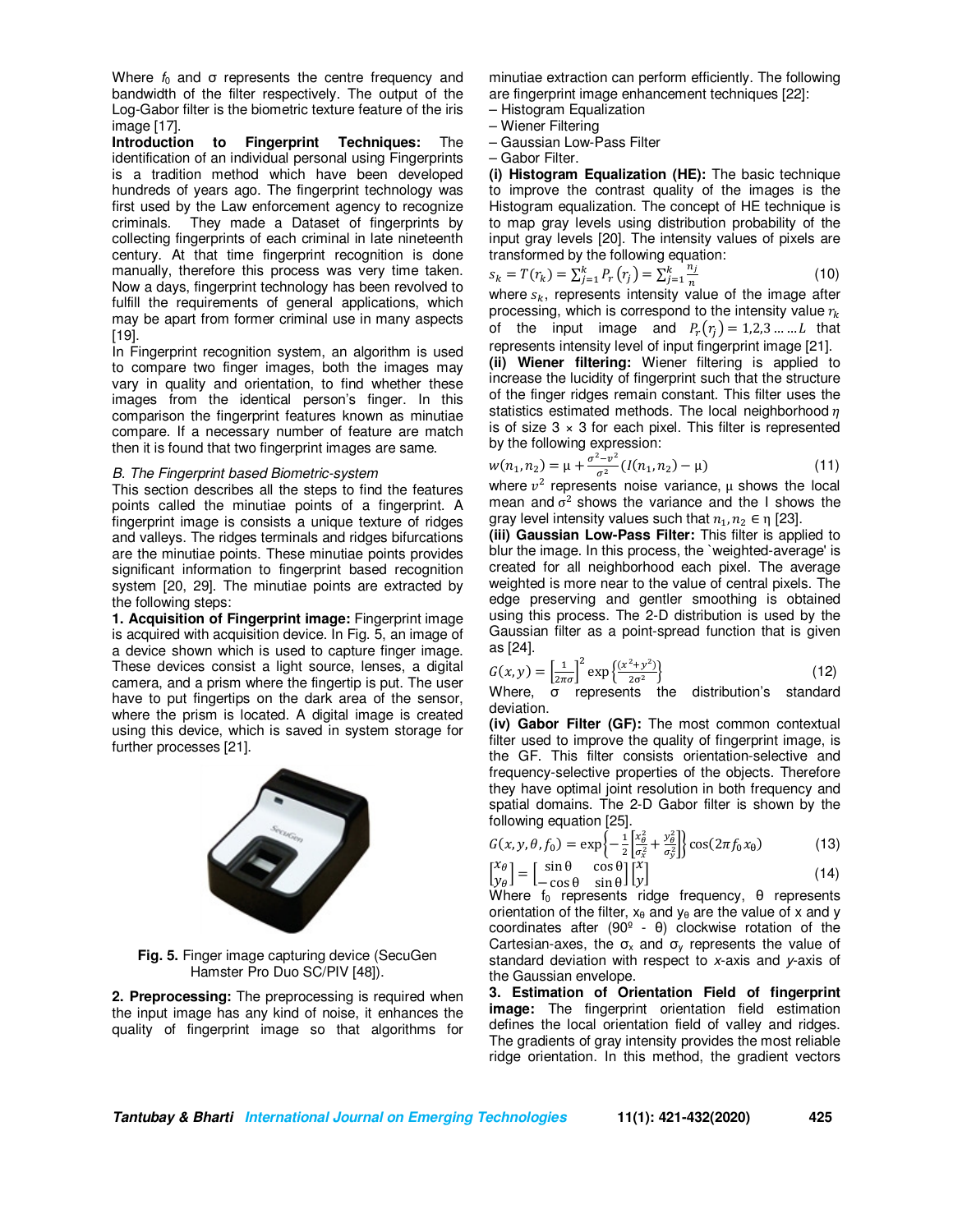$[g_x, g_y]^T$  are derived by computing partial derivatives of each pixel intensity. In Conventional gradient method, the input images are divided into blocks of same size i.e.  $N \times N$  pixels. Then calculate the average of each block. The formula to calculate the Orientation field direction of a block is as follows [19, 20].

$$
\theta_B = \frac{1}{2} a \tan \left[ \frac{\sum_{i=1}^{N} \sum_{j=1}^{N} 2g_x(i,j)g_y(i,j)}{\sum_{i=1}^{N} \sum_{j=1}^{N} g_x^2(i,j)g_y^2(i,j)} \right] + \frac{\pi}{2}
$$
(15)

where function  $a \tan(...)$  provides value of an angle of limit  $(-\pi, \pi)$  which is corresponded to squared gradients, and  $\theta_B$  represents the required orientation angle of range  $[0, \pi]$ .

**4. Fingerprint image Minutiae extraction:** The unique features-points of a Fingerprint are known as the minutiae point, these points are necessary to process the fingerprint image in the biometric recognition system. The minutiae point extraction process involves the Binarization and Morphological Operators.

The grey scale images are converted into a binary image using this Binarization technique. This technique is used to enrich the contrast quality of the ridges and valleys of the fingerprint, so that features points can be retrieved easily. In binarization process, the grey scale values of pixels in the enhanced image are processed, i.e. if grey scale values are higher than the global threshold value, then the values of such pixels are set to a binary value 1; or else, these are set to binary value 0. This produced binary images contain information of the background valleys and foreground ridges. This binary image is helpful for minutiae extraction methods, in this case only two interests are there: one is the white pixels that shows the valleys and second is the black pixels that shows the ridges.

The Morphological Operations follows the binarization methods, in terms these operators are used on the binary fingerprint images. The morphological techniques eliminate noise from the erroneous images. This operator removes the unwanted line breaks, bridges and spurs from the fingerprint image as well as the redundant pixels values until the ridges become onepixel wide. This is known as thinning of the ridges [19, 26].

# **IV. THE BIOCRYPTO-SYSTEM**

The Biocrypto-Systems (BSs) are implemented to retrieve or generate secret-key for encryption using the stored biometric depended information of the user. This stored information is known as helper data. Due to

variability properties of the biometric it is not possible extract keys directly using the biometric characteristics. In this case, Helper data, which is generated using biometric templates, helps to retrieve the key. BSs are used to protect biometric-template, as well as to bind and retrieve information. The Biocrypto-System is also work in two enrollment and authentication or verification phase as in Biometric-system [6, 31].

BS in enrollment takes biometric traits as input and securely bind or generate cryptography key. At the end of enrollment phase it produces a public information known as helper data for storage either local or remote system. At the time of Authentication or verification phase, BS takes the live biometric from the user and helper data to successfully retrieve or generate key. Widely used BSs are shown in Fig. 6.



**Fig. 6.** Classification of BS.

# *A. Biometric Key- Binding (BKB)*

In BKB system, a cryptographic secret key provided by the user and user's biometric featured data are combined using some binding algorithms in enrollment phase and retrieve same key whenbiometric input is provided by the same user otherwise mismatch massage is shown in verification phase, Fig. 7.

# *B. Biometric Key-Generation (BKG)*

BKG scheme is applied to directly extract cryptographic key from biometric traits. In this a biometric image is taken as input during enrollment phase, process it and extract strong biometric features then quantized to obtain binary key.

This extracted features transformed and stored as helper data which is used in authentication phase. In authentication phase, live biometric input taken from the candidate and process it like enrollment phase and extract features. Stored helper data and extracted features are used to generate same key if the input is taken from the legitimate candidate, Fig. 8.

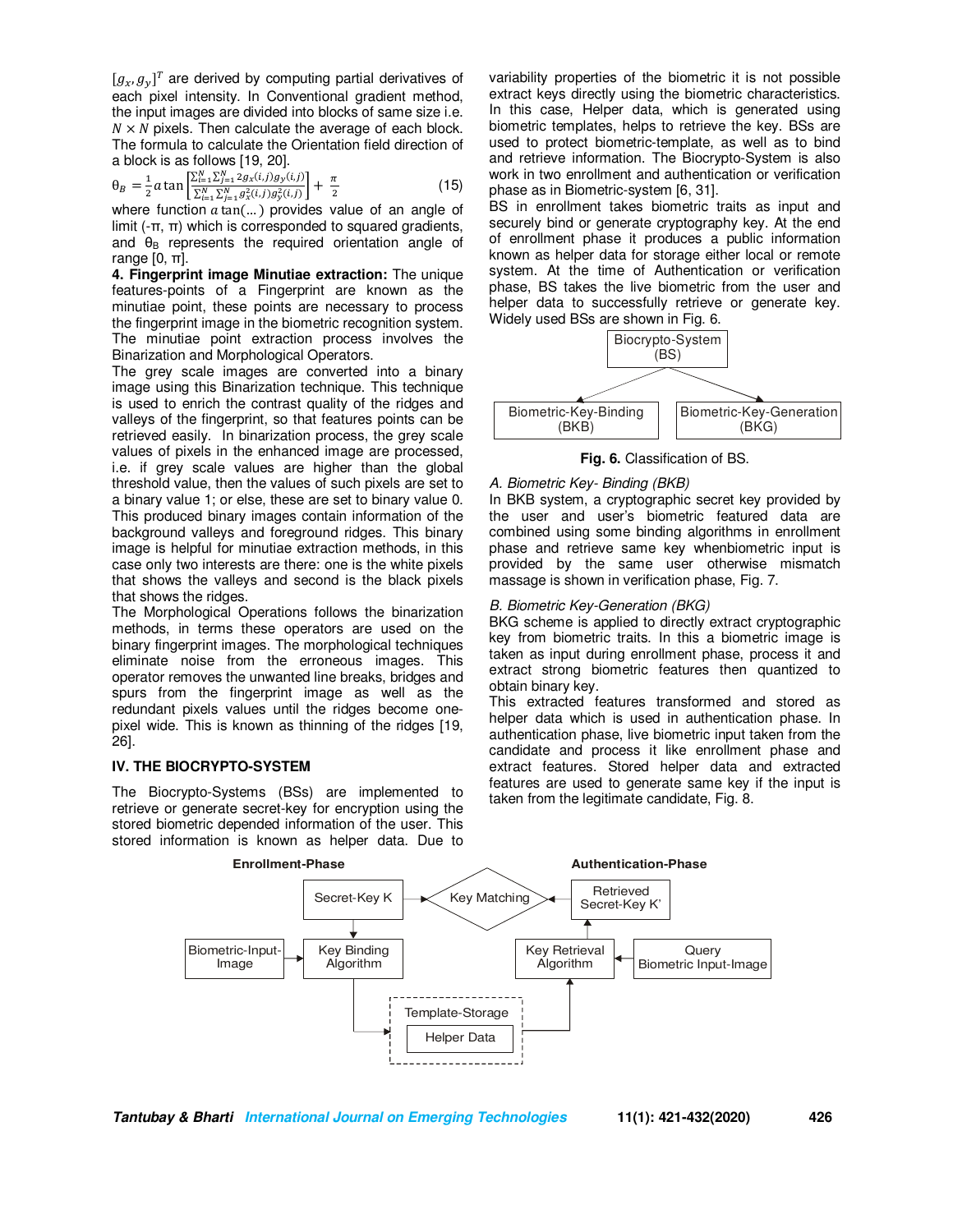**Fig. 7.** Biometric Key-Binding.



**Fig. 8.** Biometric Key-Generation.

# *C. Helper-Data (h\_data)*

In the BCSs the storage of biometric dependent information is required. This information is required to recover or re-generate keys again, and known as *h\_data*. The *h\_data*, must not consists substantial data of original biometric, helps to reconstruct the keys. Biometric template is represented as either a set of characteristics or a binary-string [28, 31].

Two ways to generate Helper Data for BKB and BKG schemes:

**(i) In BKB schemes:** The *h\_data* is generated using on biometric-template and cryptographic secret-key in binding process and stored in database. By using key-retrieval algorithm, the keys can be again generated with the use of *h\_data* at authentication-phase. In this, cryptographic-secret-key keeps free from biometric features because such biometric features are revocable while the secret-keys usually require to be updated in this case re-enrollment is performed to generate new *h\_data*.

**(ii) In BKG schemes:** In this, only biometric template is used to create the Helper data, and then keys can be generated directly by using the *h\_data* and a input biometric. Such *h\_data* based key-generation methods are known as "secure sketches" and "fuzzy extractors".

#### *D. Performance Evaluation Parameters*

When the biometric authentication is used, the degree of security is concerned. Many types of biometric recognition method are available, therefore there are some parameters used to evaluate these available methods and determines strength of these method. Using these parameters the performance of any biometric recognition method can be measured. These parameters can be described as [30].

**FAR or FMR:** This shows that the biometric recognition method incorrectly make successful match of inputfeatures to the non-matching features in the dataset. The rate of invalid matches is given as:

 $\mathsf{FAR} = \frac{\mathsf{No.~of~successful~matches~by~impersonator}}{\mathsf{Total~no.~of~matches~by~impersonator}}$ =

**FRR or FNMR:** This shows that the biometric recognition method incorrectly makes failure of match of the input feature to the matching template feature in the dataset. It gives the rate of legal inputs being rejected.

# $FRR = \frac{No. of failed matches by legitimate user}$ Total no. of matches by impersonator

In biocrypto-system, biometric key-binding scheme is very commonly and widely used for cryptographic-key security whereas biometric key-generation scheme is rarely used. In this survey paper, the further discussion is made mainly about biometric key-binding system.

# **V. BIOMETRIC KEY-BINDING**

Biometric key-binding system bind a cryptography key to biometric data extracted from user biometric images. The two techniques Fuzzy Vault and Fuzzy Commitment are common used in key-Binding approach.

The following Approaches are used for biometric keybinding:

**1. Mytec1 and 2:** The Mytec1 is first developed method for key-binding, but this method was not strengthen in the security and accuracy. This method was developed using fingerprints image [6]. The Mytec1 was enhanced and developed as Mytec2. Mytec1 and 2 are known as Biometric Encryption™. The function of correlation is the main functional part of the Mytec2 (and Mytec1).

In the enrollment-phase of this approach, by using the degree of similarity between an input image  $f_1(x)$  and another image  $f_0(x)$ , a filter function  $H(u)$  is determined. This function is 2-D image array. The correlation function  $c(x)$  is of  $f_0(x)$  and another input-biometric  $f_1(x)$ is determined in the authentication-phase, can be given as:

$$
c(x) = FT^{-1}{F_1(u)F_0^*(u)}
$$
\n(16)

Where *c*(*x*) is the product of inverse Fourier transform  $F_1(u)$  and  $F_0^*(u)$ , where  $F_1(u)$  represents FT of input- biometric image and  $H(u)$  represents  $F_0^*(u)$ .

The output  $c(x)$  in stage E-1 as shown in Fig. 9, is an array that contains values of similarity degree. A set of *T* training images  $\{f_0^1(x), f_0^2(x),..., f_0^T(x)\}$  are used to find the filter function. The  $c_0^t(x)$  is output pattern of  $f_0^t(x)$ with its FT of  $F_0^t(u)H(u)$ . The  $e^{i\phi}(H(u))$  is a phase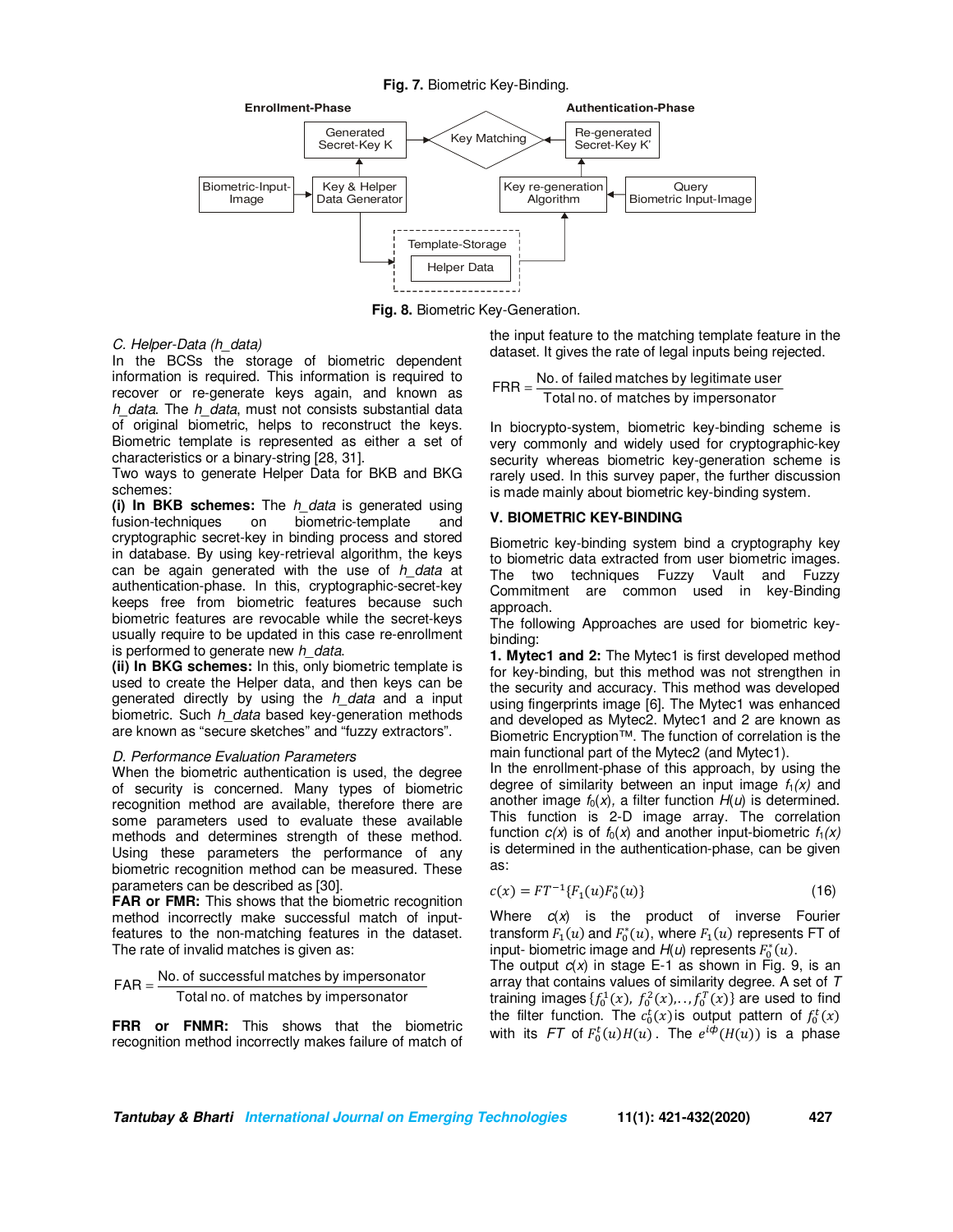component of *H*(*u*). To create a secure filter*, H*stored(*u*), the  $e^{i\phi}(H(u))$  is multiplied by a random phase.

The  $c_0(x)$  in stage E-2, is then linked using a linking algorithm with cryptographic key *k*0 of *N*-bits. It checks the n<sup>th</sup> bit of  $k_0$  if it is 0 then *L* no. of locations of the  $c_0(x)$ which are 0 then selected and the entry is made into look-up table's  $n^{th}$  column with the indices of the locations and stored as the part of the template, which is known as BioScrypt.

The redundancy is added when linking is performed by using repetitive code. The hash of  $k_0$  is determined as *id0* and stored as part of template.

In verification phase, a set of input biometric images are processed with  $H_{\text{stored}}(u)$  and create  $c_1(x)$  pattern. After that,  $c_1(x)$  and the values of look-up table are applied to retrieval method to compute key  $k_1$  of *N*-bits. A hash value  $id_1$  is computed and compare with  $id_0$  to validate  $k_1$ .

**2. Fuzzy Commitment (FC):** The fuzzy commitment method was developed by Juels and Wattenberg [33]. This method uses the binary biometric secrecy system to protect secret keys. This method employs standard Reed-Solomon error-correcting codes.

The template protection techniques are generally used the fuzzy commitment method which is based on keybinding to or key-extracting from, a biometric sample.

# **Working of FC scheme:**

– An arbitrary code-word *c* is taken from a set of ECC, *C*, that have codes which can be used to correct t-bits of error.

– The Exclusive-OR operation performed between values of *x* and the code-word *c*. The *x* ⊕*c* will the result.



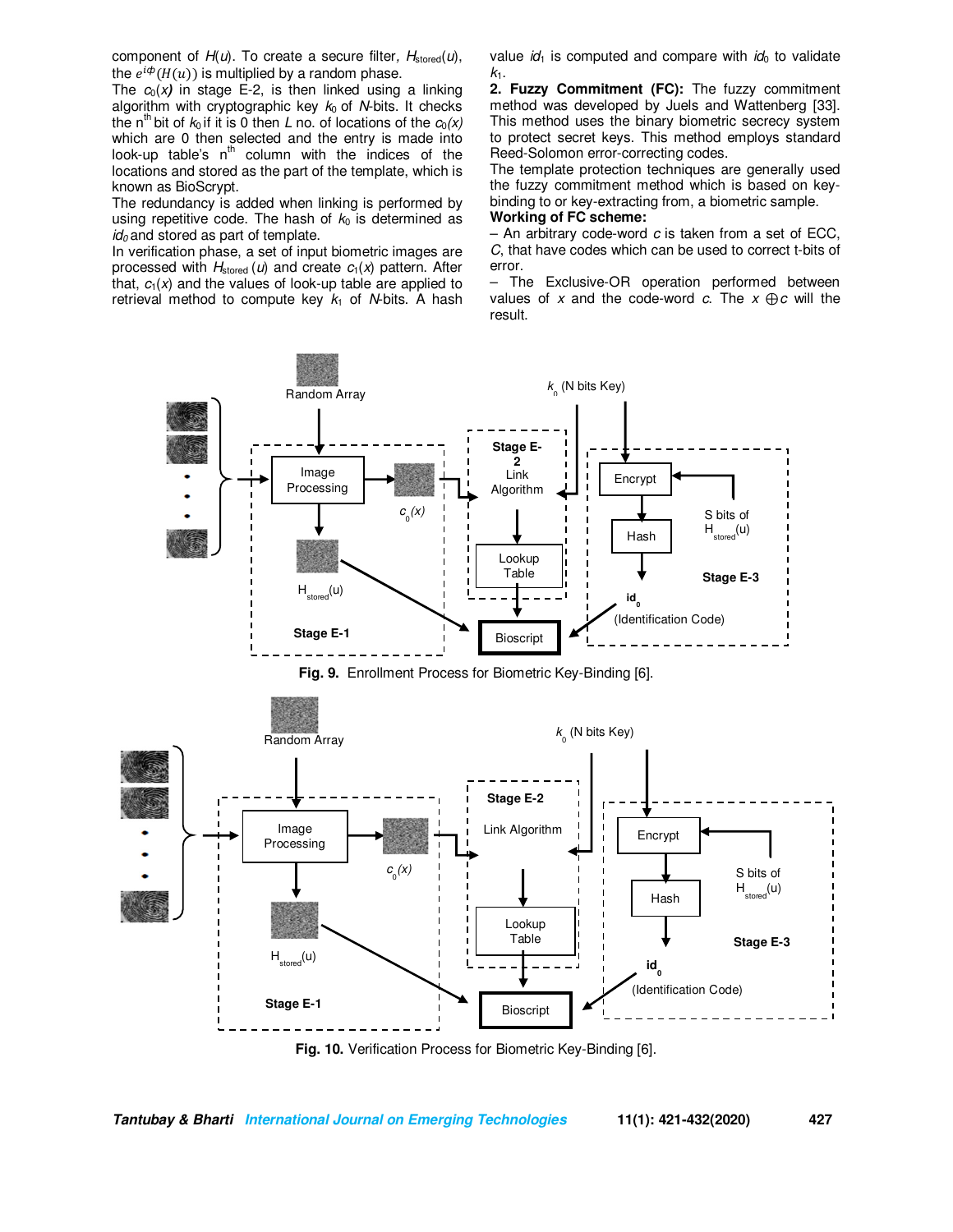– The code-word *c* is hashed to produce *H*(*c*)*.* The values of *c* and *x* will be deleted from the records*,* only the value of *c*⊕*x* and H(*c*) saved in database as the helper data or Commitment*.*

– In verification, user enters *x*' to this method, which will compute *x*'⊕*x*⊕*c*. If the value of *x*' is not different from *x* by more than t-bits, then *x*'⊕*x*⊕*c* can be rectified to find *c* again. For the verification, the Hash of corrected *x*'⊕*x*⊕*c* is calculated and compared with the stored H(*c*)*.*

**3. Fuzzy Vault (FV):** FV is very standard BCs, which was developed in 2002 by the Juels and Sudan [34]. This scheme is designed to protect a cryptographic-key by securely bind it with fingerprint Biometric data [35].

The FV method secure the secret data using the biometric information thereby only the legitimate person will be able to retrieve original data bound in encodingphase by using their actual biometric data i.e. fingerprint data. In FV, the vault is generated in encoding phase by using polynomial based encoding method with ECC [27]. The secret-key is used as the coefficients values of the polynomial in order to secure this. Some random generated points known as the chaff points, not in the set of polynomial-points, are merged with vault in order to secure original-points (Fig. 12).

To retrieve the secret-key in decoding phase, a live biometric template is produced using the live biometric. Firstly the genuine points extracted from the vault using actual biometric and ECC then regenerates the polynomial equation. After recreating polynomial coefficients are extracted which represents the secretkey (Fig. 13).

**The Chaff Point (CF):** The chaff points provide the security to the genuine point in the generated Vault Template of FV method so that the genuine point cannot be extracted easy by the attackers from the vault. The chaff points must be created thereby no one can distinguishable it from genuine points. Therefore, the chaff points generation method should be more accurate so that no chaff point overlaps the genuine points or not on the *P(x).* 

The first chaff generation method was proposed by the Juels and Sudan in FV method [34]. The coordinate's values of each minutiae point were taken to compute the coordinates of chaff points in the following two way:

(i) The x-coordinate of the newly generated chaff points should not be equal to genuine point's x-coordinate and the existing chaff point's x-coordinate (ii) The ycoordinate of the newly generated chaff points should not be on the polynomial  $P(x)$ .

Clancy *et al*., [32] proposed a well-known chaff generation technique based on distance. In this scheme, the distance among the newly created chaff points, genuine points and other existing chaff points must be greater than a defined threshold value. In Clancy's technique, the Euclidian distance is calculated among the newly created chaff points, genuine points and other existing chaff points to find its fitness to be chaff point.

**Working of Key-Binding in FV:** In Key binding phase [36, 37]. A cryptographic secret key  $K=\{k_i\}_{i=1}^n$  of length n-bits is bound with biometric information using any ECC method and produced q-bits ECC. This q-bits ECC is affixed with the secret key at the end to produce K' of  $(n+q)$ -bits. A polynomial is constructed using this  $(n+q)$ bits K'. The secret K' is divided into  $(m+1)$  values to form a polynomial *P* with degree of m, the secret is bound as the coefficients of this polynomial *P* such as *(c*0*, c*1*,*   $c_2...c_m$ ) that is  $P(x) = c^m x_m + \ldots + c^0$ . The minutiae points of the user's fingerprint are used to secure the secret. As long as the (*m+*1*)* minutiae points are found the secret K' can be recreated using the generated fuzzy vault.

In next of this process, genuine points set *G* is generated. The set of minutiae points is *Z={ai} r i=*<sup>1</sup>where r is the number of genuine point. These r genuine minutiae point are well separated by a minimum threshold distance between two minutiae points. Now the set *Z* is treated as the x-coordinates. The elements of *Z* are used to evaluate polynomial *P* and construct a polynomial to find the genuine points set *G* where *G=*{*ai, P*(*ai*)}*<sup>r</sup> i=*1*.*



**Fig. 11.** Fuzzy Commitment Scheme.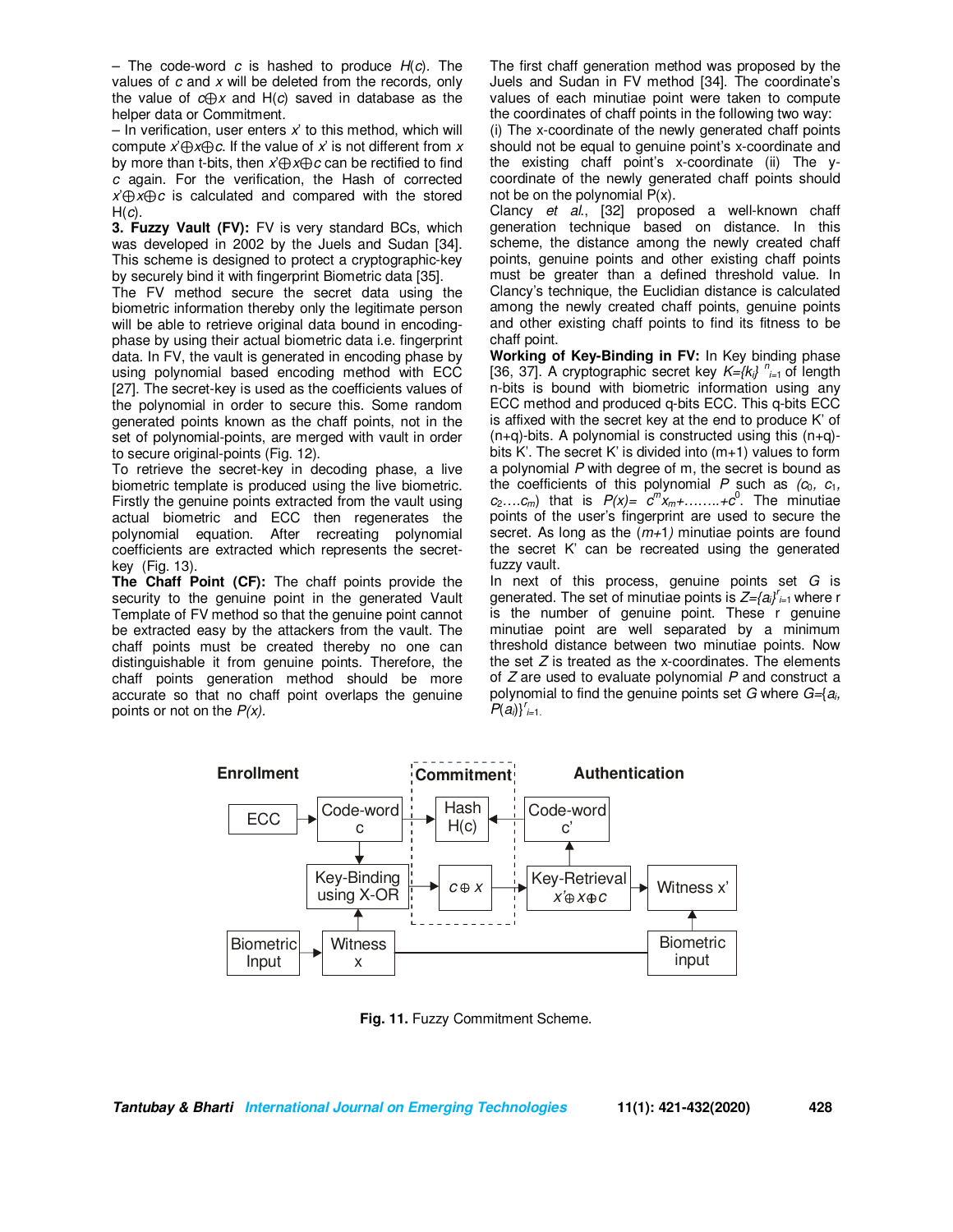

**Fig. 13.** FV Decoding Phase.

**Table 1: Comparison of Biometric-crypto system for Key-Binding.** 

| <b>Author</b>                                | <b>BCS Method</b>                                    | <b>Biometric Trait</b>       | Key-Size (bits)             | FAR/FMR (%)        | FRR/FNMR (%)         |
|----------------------------------------------|------------------------------------------------------|------------------------------|-----------------------------|--------------------|----------------------|
| Jain et al., (2008) [38]                     | <b>Fuzzy Vault</b>                                   | Fingerprint                  | 112                         | 0.13               | 9                    |
|                                              |                                                      |                              | 128                         | 0.01               | 9                    |
|                                              |                                                      |                              | 160                         | $\Omega$           | 14                   |
| Li et al., (2010) [39]                       | <b>Fuzzy Vault</b>                                   | Fingerprint                  | 14 (Degree of<br>polynomial | 0                  | 12                   |
| Marino et al., (2012) [40]                   | fuzzy Extractor                                      | Iris                         | 192                         | 4.42               | 9.67                 |
| Eskander et al., (2014)<br>[41]              | <b>Fuzzy Vault</b>                                   | offline signature            | 192                         | 1.41               | 20.68                |
| Amirthalingam and<br>Radhamani (2016) [42]   | Fuzzy Vault with<br><b>PSO</b>                       | Multi model- Face<br>and Ear | 10                          | 10                 | 10                   |
| Adamovic et al., (2017)<br>$[43]$            | <b>Fuzzy Commitment</b>                              | Iris                         | 400                         | $\Omega$           | 3.75                 |
|                                              |                                                      |                              | 300                         | $\mathbf 0$        | 2.21                 |
|                                              |                                                      |                              | 200                         | $\mathbf 0$        | 1.26                 |
|                                              | Cancelable<br>biometric system<br>(Fuzzy Commitment) | Face                         | 15                          | $\Omega$           | 13                   |
| Yang et al., (2018)<br>[44]                  |                                                      |                              | 29                          | $\overline{0}$     | $\overline{16}$      |
|                                              |                                                      |                              | 36                          | $\mathbf 0$        | 35                   |
|                                              |                                                      |                              | 64                          | $\Omega$           | 59                   |
| Chitraand Sujitha<br>$(2018)$ [45]           | <b>Fuzzy Vault</b>                                   | Fingerprint                  | 8 (Digit)                   | 0.72               | 11                   |
|                                              |                                                      |                              | 9 (Digit)                   | 0.51               | 16                   |
|                                              |                                                      |                              | 10 (Digit)                  | 0.04               | 17                   |
|                                              |                                                      |                              | 11 (Digit)                  | 0.01               | 22                   |
|                                              |                                                      |                              | 12 (Digit)                  | 0.01               | $\overline{25}$      |
| Elrefaei and Al-<br>Mohammadi (2019)<br>[46] | <b>Fuzzy Commitment</b>                              | Gait                         | 50-bits                     | 0 (fast walk)      | 0 (fast walk)        |
|                                              |                                                      |                              | 64-bits                     | 0 (slow walk)      | 4 (slow walk)        |
|                                              |                                                      |                              | 45-bits                     | $0(45-degree)$     | $0(45$ -degree)      |
| Ponce-Hernandez<br>et al., (2020) [47]       | <b>Fuzzy Vault</b>                                   | Signature                    | 128-bits                    | MCYT database      |                      |
|                                              |                                                      |                              |                             | 6.91               | 7.85                 |
|                                              |                                                      |                              |                             |                    | Proprietary database |
|                                              |                                                      |                              |                             | 6.21               | 4.86                 |
|                                              |                                                      |                              |                             | BioSecure database |                      |
|                                              |                                                      |                              |                             | 6.16               | 13.6                 |

Now, a set of random points *s* are generated, then a subset *C* of set *s*, known as chaff points, is chosen from *s* points thus not overlapping polynomial *P*(*x*), this set of chaff points *C* protects the cryptographic secret key. This subset cab be represented as  $C = \{c_j, h_j\}_{j=1}^s$  where  $y_i$ *≠ P(ci), j* ∈ [1*,……., s*]*.* 

The vault template is generated finally such that, *V'={xi, yi}r+s i=*<sup>1</sup>*,* by merging chaff points C with genuine points G. The *V'* is now scrambled, and produced *V* as the final FV.

**Working of Key Retrieving in FV:** In the key retrieving or decoding phase, the vault *V* has to be unlock by the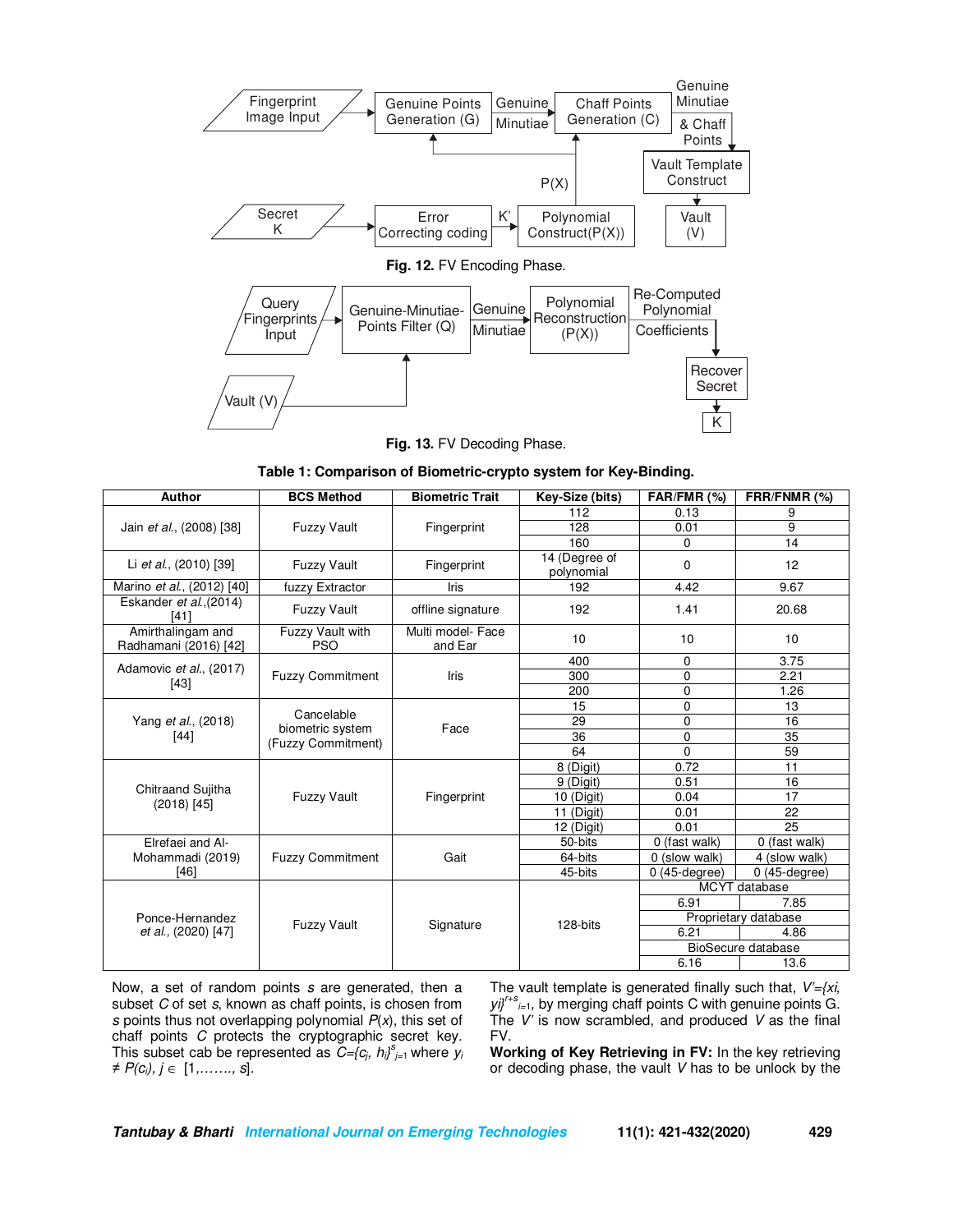user using his live query fingerprint. The query fingerprint image processed and query minutiae points are extracted and represented as field elements,  $B = \{b_j\}_{j=1}^t$ , where  $b_j \in F$ . For every  $b_j$  minutiae point the vault set *V* is searched and find an element such that, ( $b_j=x$ ) and projection point on  $P(x)$ ,  $Y=\{b_i, P(b_i)\}\}^{t'}$   $\neq$ corresponding to it. The *n*-order polynomial *P* can be recreated by applying the Lagrange interpolation method if and only if set *Y* consists (*n*+1) elements. After successfully reconstruction of polynomial, the coefficients can be found which represent the secret *K*.

## **VI. KEY-BINDING COMPARISON**

Table 1 give the comparison of different key-binding techniques by different authors using fuzzy vault, fuzzy extractor and fuzzy commitment on different biometric images. The comparison parameters are the key size to be bound and FAR and FRR.

## **VII. CONCLUSION**

As many authors' worked for biometric key-binding biocrypto-system for improving the security of cryptographic algorithms. In this study, several authors worked for key-binding system using different methods like fuzzy commitment, fuzzy vault etc. for many biometric traits. These system work for altered secretkey size. These algorithms show altered results in terms of FAR and FRR parameters for changed Dataset and biometric Data. Many authors' works towards achieved FAR 0% that improved FRR. The performance of any biocrypto-system will be better if these show the low rate of FAR, FRR is high and Key value is low. If the key size will increase then it may increase FAR and FRR. The outcomes of this review are as follows: to enhance the strength and security of any symmetric cryptography system, increase its secret-key size, but increasing the secret-key size may reduce the performance of biocrypto-system. Therefore, there is a need of developing such Biocrypto-systems of Key-Binding which much be able to bind the large key as well as retrieve the same key efficiently.

#### **VIII. FUTURE SCOPE**

In this proposed survey, different biometric key-binding method are explored with its working. The authors also discuss the working of biocrypto-system with various biometric modalities in detail.

All the key-binding methods are analyzed using biometric performance parameters, secret-key size and various biometric traits. As it can be seen that in some cases, when the key size is increasing the performance of biocrypto-system is reducing accordingly. Therefore, the new authors can develop a new efficient biocryptosystem which will be able to bind large secret key as well as retrieve without altering it. This work may assist to enhance the efficiency of Biocrypto-systems.

# **ACKNOWLEDGEMENTS**

In this article, the study different biometric key-binding biocrypto-system has been accomplished with the knowledge full support of my supervisor who contributed to the preparation and completion of this paper. I would like to express my profound thanks to my superiors for their enthusiastic guidance, continuous support and kind encouragement throughout the whole period of my study.

**Conflict of Interest.** The authors declare no conflict of interest associated with this work.

## **REFERENCES**

[1]. Jain, A. K., Ross, A., & Prabhakar, S. (2004). An Introduction to Biometric Recognition. *IEEE transactions on circuits and systems for video technology*, *14*(1), 4- 20.

[2]. Uludag, U., Pankanti, S., Prabhakar, S. & Jain, A. K. (2004). Biometric Cryptosystems: Issues and Challenges. *Proceedings of the IEEE*, *92*(6), 948-960.

[3]. Dong, J.,& Tan, T. (2008). Security Enhancement of Biometrics, Cryptography and Data Hiding by Their Combinations. *5th International Conference on Visual Information Engineering (VIE 2008), Xian China, IET,*  239-244.

[4]. Hao, F., Anderson, R., & Daugman, J. (2006). Combining Crypto with Biometrics Effectively. *IEEE transactions on computers*, *55*(9), 1081-1088.

[5]. Kim, Y.,& Kim, J. F. (2007). U-City User Authentication Methods and Encryption Techniques Based on Biometric Technology. The *Convergence of Bioscience and Information Technologies*, 695-697.

[6]. Soutar, C., Roberge, D., Stoianov, A., Gilroy, R.,& Kumar, B.V.K. V. (1999). Biometric Encryption. chapter 22 in ICSA Guide to Cryptography, *McGraw-Hill*, 1-28

[7]. Jin, Z., Teoh, A. B. J., Goi, B.M., & Tay, Y. H. (2016). Biometric cryptosystems: A new biometric keybinding and its implementation for fingerprint minutiaebased representation. *Elsevier Journal Pattern Recognition,16*, 50-62.

[8]. Rathgeb, C., & Uhl, A. (2011). A survey on biometric cryptosystems and cancellable biometrics. *EURASIP Journal on Information Security, Springer*, *3*, 1-25.

[9]. Wayman, J., Jain, A., Maltoni, D., & Maio, D. (2005). An Introduction to Biometric. *Biometric Systems Technology, Design and performance evaluation,* 1-20.

[10]. Malek, O., Venetsanopoulos, A., Androutsos, D., & Zao, L. (2015). Sequential Subspace Estimator for biometric authentication. *Elsevier Neuro computing, 148,* 294-309.

[11]. Al-Waisy, A. S., Qahwaji, R., Ipson, S., Al-Fahdawi, S., & Nagem, T. A. M. (2017). A multi-biometric iris recognition system based on a deep learning approach. *Pattern Analysis and Applications, Springer, 21***,** 783- 802.

[12]. Subban, R., Susitha, N., & Mankame, D. P. (2017). Efficient iris recognition using Haralick features based extraction and fuzzy particle swarm optimization. *Cluster Computing*, *21*(1), 79-90.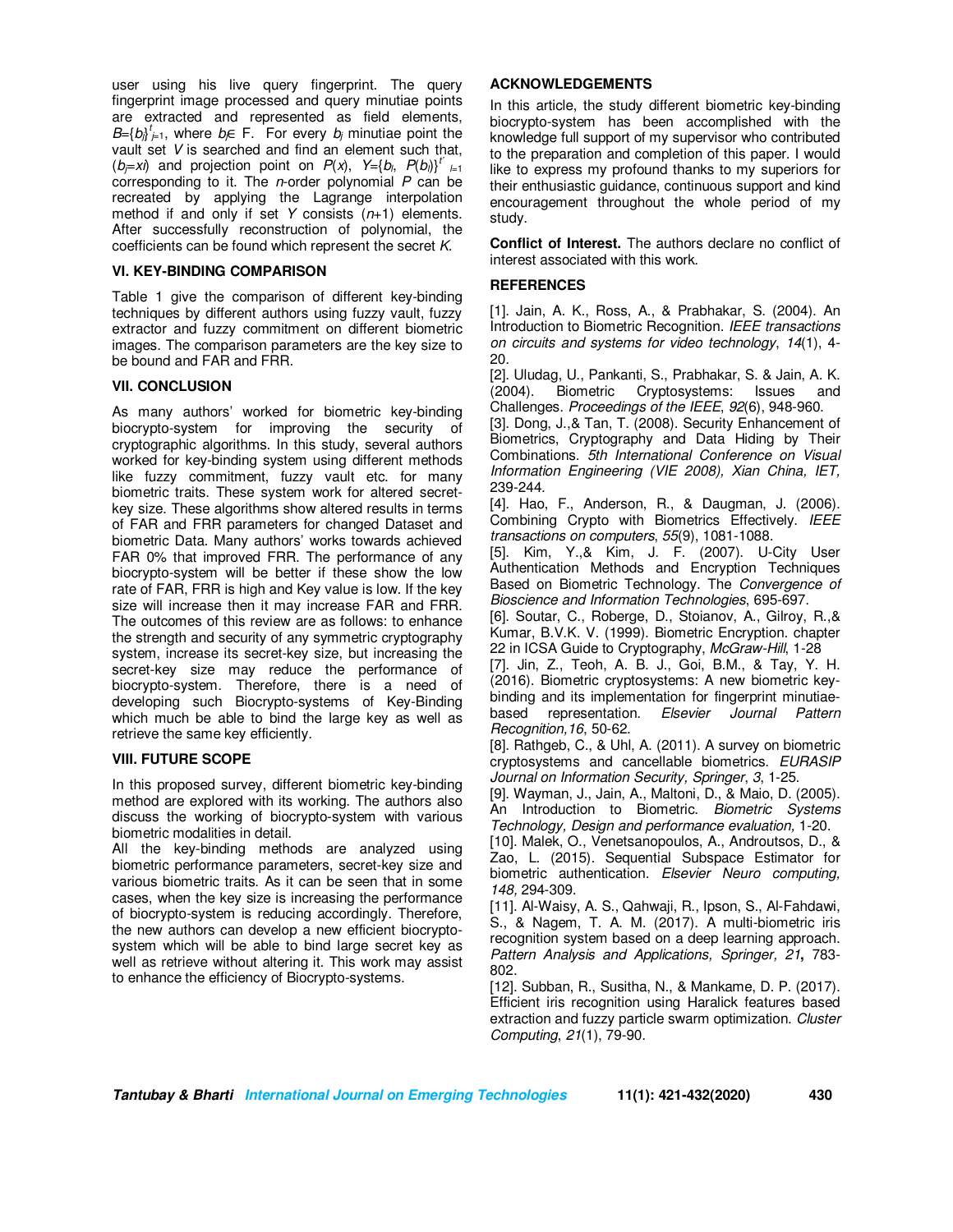[13]. Zonoozi, M. H. P., Jahanshahi, D. A., & Dehaqi, A. M. (2019). Twins' biometric fusion and introducing a new dataset. *5th Conference on Knowledge-Based Engineering and Innovation, Iran University of Science and Technology, Tehran, Iran, IEEE*, 306-310.

[14]. Bowyer, K. W., Hollingsworth, K. P. & Flynn, P. J. (2013). A Survey of Iris Biometrics Research. *Advances in Computer Vision and Pattern Recognition, Springer*: pp. 15-54.

[15]. Daugman, J. (2003). The importance of being random: statistical principles of iris recognition. *Pattern Recogn, 36,* 279-291.

[16]. Li, Y. H., & Savvides, M. (2013). An automatic iris occlusion estimation method based on high-dimensional density estimation. *IEEE Transactions on Pattern Analysis and Machine Intelligence, 35*(4), 784-796.

[17]. Bhattacharyya, D., Das, P., Bandyopadhyay, S. K., & Kim, T. (2008). IRIS Texture Analysis and Feature Extraction for Biometric *International Journal of Database Theory and Application, 1*(1), 53-60.

[18]. Maheswari, S. U., Anbalagan, P., & Priya, T. (2008). Efficient Iris Recognition through Improvement in Iris Segmentation Algorithm. *International Journal on Graphics, Vision and Image Processing*, *8*(2), 29-35.

[19].O'Gorman, L. (1998). An overview of fingerprint verification technologies. *Information Security Technical Report*, *3*(1), 21-32.

[20]. Greenberg, S., Aladjem, M., & Kogan, D. (2002). Fingerprint image enhancement using techniques. *Real-Time Imaging*, *8*(3), 227-236.

[21]. Murillo-Escobar, M. A., Cruz-Hernández, C., Abundiz-Pérez, F., & López-Gutiérrez, R. M. (2015). A robust embedded biometric authentication system based on fingerprint and chaotic encryption. *Expert Systems with Applications*, *42*(21), 8198-8211.

[22]. Chikkerur, S., Cartwright, A. N., & Govindaraju, V. (2007). Fingerprint enhancement using STFT analysis. *Pattern Recognition, 40(*1), 198-211.

[23]. Sepasian, M., Balachandran, W., & Mares, C. (2008). Image enhancement for fingerprint minutiaebased algorithms using CLAHE, standard deviation analysis and sliding neighborhood. In *Proceedings of the World congress on Engineering and Computer Science*, 1-5.

[24]. Atighehchi, K., Ghammam, L., Barbier, M., & Rosenberger, C. (2019). GREYC-Hashing: Combining biometrics and secret for enhancing the security of protected templates. *Future Generation Computer Systems*, *101*, 819-830.

[25]. Muthukumar, A. & Kavipriya, A. (2019). A biometric system based on Gabor feature extraction with SVM classifier for Finger-Knuckle-Print. *Pattern Recognition Letters, Elsevier, 125,* 150-156.

[26]. Lam, L., Lee, S. W., & Suen, C. Y. (1992). Thinning Methodologies: A Comprehensive Survey. *IEEE Transactions on Pattern Analysis and Machine Intelligence*, *14*(9), 869-885.

[27]. Blanton, M., & Aliasgari, M. (2013). Analysis of Reusability of Secure Sketches and Fuzzy Extractors.

*IEEE Transactions on Information Forensics and Security, 8*(9), 1433-1445.

[28]. Lee, Y. J., Park, K. Y, Lee, S. J., Bae, K., & Kim, J. (2008). A New Method for Generating an Invariant Iris Private Key Based on the Fuzzy Vault System. *IEEE transactions on systems, man, and cybernetics*, *38*(5), 1302-1313.

[29]. Kumari, P., & Seeja, K. R. (2019). Periocular biometrics: A survey. *Journal of King Saud University – Computer and Information Sciences*, 1-12.

[30]. Hammad, M., Liu, Y., & Wang, K. (2018). Multimodal Biometric Authentication Systems Using Convolution Neural Network based on Different Level Fusion of ECG and Fingerprint. *IEEE Access,* 6, 26527- 26542.

[31]. Sadhya, D., Singh, S. K., & Chakraborty, B. (2016). Review of key-binding-based biometric data protection schemes. *IET Biometrics,* 5(4), 263–275.

[32]. Clancy, T. C., Kiyavash N., & Lin, D. J. (2003). Secure smartcard-based fingerprint authentication. *Proc ACM SIGMM 2003 Multimedia, Biometrics Methods and Applications Workshop*, 45-52.

[33]. Juels, A., & Wattenberg, M. (1999). A fuzzy commitment scheme. *Sixth ACM Conference on Computer and Communications Security, ACM Press*, 28-36.

[34]. Juels, A., & Sudan, M. (2002). A fuzzy vault scheme. *IEEE Int. Symp. on Information Theory*, 1-7.

[35]. Benhammadi, F., & Bey, K. B. (2014). Password hardened fuzzy vault for fingerprint authentication system. *Elsevier Image and Vision Computing*, *32,* 487- 496.

[36]. Al-Tarawneh, M. S., Woo, W.L., & Dlay, S.S. (2008). Fuzzy Vault Crypto Biometric Key Based on Fingerprint Vector Features. *2008 6th International Symposium on Communication Systems, Networks and Digital Signal Processing*, 452-456.

[37]. Dang, T. K., Truong, Q., C., Le, T. T. B., & Truong, H. (2016). Cancellable fuzzy vault with periodic transformation for biometric template protection.*IET Biometrics, 5*(3), 229-235.

[38]. Jain, A. K., Nandakumar, K., & Nagar, A. (2008). Biometric Template Security. *Hindawi Publishing Corporation, EURASIP Journal on Advances in Signal Processing,* 1-17.

[39]. Li, P., Yang, X., Cao, K., Tao, X., Wang, R., & Tian, J. (2010). An alignment-free fingerprint cryptosystem based on fuzzy vault scheme. *Journal of Network and Computer Applications*, *33*(3), 207-220.

[40]. Marino, R. A., Alvarez, F. H., & Encinas, L. H. (2012). A crypto-biometric scheme based on iristemplates with fuzzy extractors.*Elsevier, Information Sciences, 195,* 91-102.

[41]. Eskander, G. S., Sabourin, R.,& Granger, E. (2014). A bio-cryptographic system based on offline signature images. *Elsevier, Information Sciences, 259,*  170-191.

[42]. Amirthalingam, G., & Radhamani, G. (2016). New chaff point based fuzzy vault for multimodal biometric cryptosystem using particle swarm optimization.